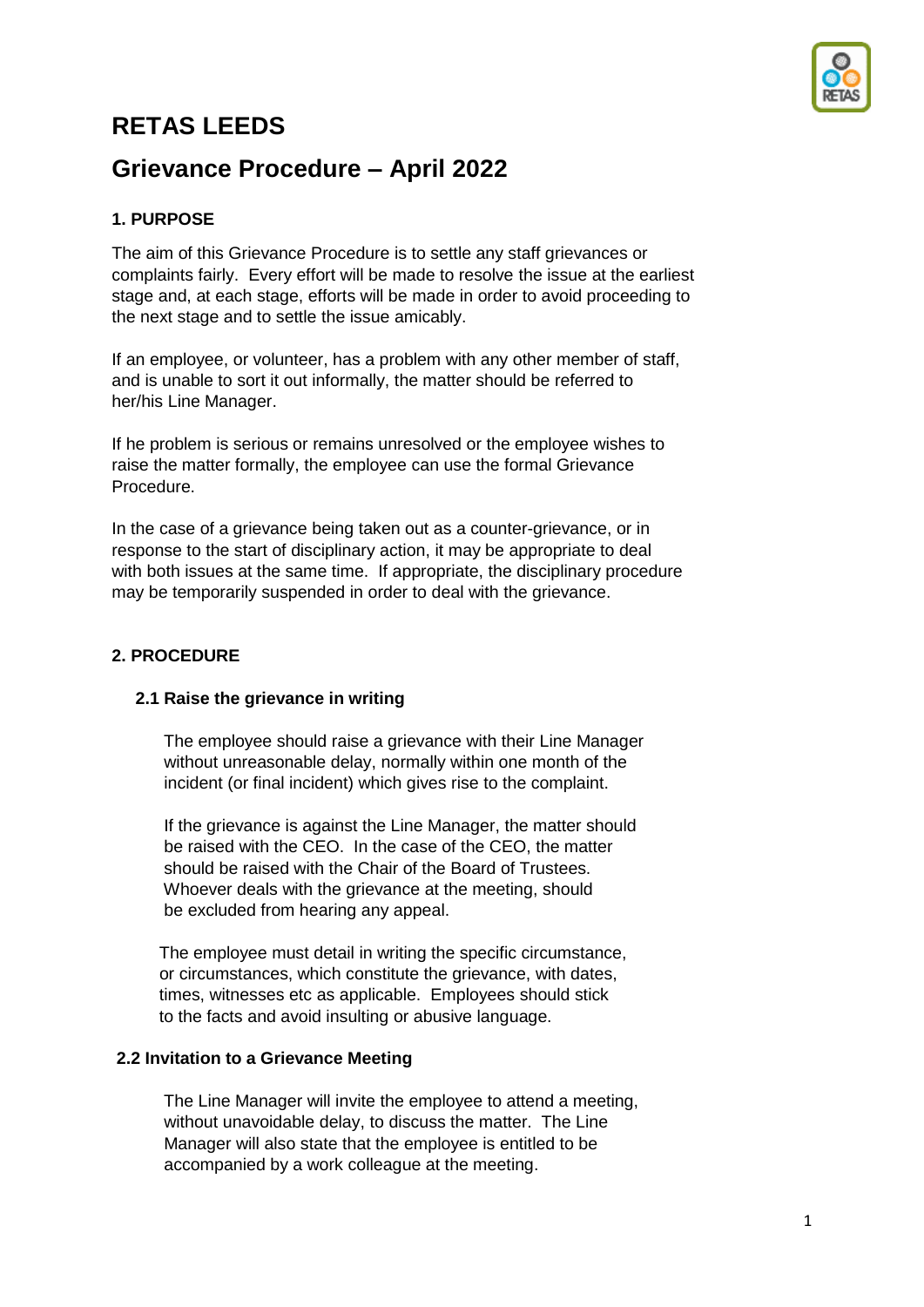

### **2.3 The Grievance Meeting**

Where possible, a note taker, who must not be involved in the case should take down a record of the proceedings.

 The Line Manager (or CEO or Chair of the Board of Trustees, as appropriate) will introduce the meeting, read out the grounds of the employee's grievance, ask the employee if they are correct and require the employee to provide clarification regarding details of the grievance, if unclear.

 The employee will be given the opportunity to put forward her/his case and say how they would like to see it resolved. The employee may call witnesses and refer to any documents previously provided to the Line Manager (or CEO or Chair)

 The Line Manager (or CEO or Chair) may question the employee and any of the employee's witnesses.

 The employee/companion will be given the opportunity to sum up but may not introduce any new material.

 The meeting may be adjourned by the Line Manager (or CEO or Chair) if it is considered necessary to undertake further investigation. Any necessary investigations will be carried out out to establish the facts of the case. The meeting should be reconvened as soon as possible.

 Having considered the grievance, the Line Manager (or CEO or Chair) will give her/his decision regarding the case in writing to the employee within 5 working days. If appropriate, the decision will set out what action RETAS intends to take to resolve the grievance or, if the grievance is not upheld, will explain the reasons. This will also include notifying the employee of her/his right of appeal and the procedure to be followed.

#### **2.4 Appeal**

If still unresolved, the employee may refer the matter, in writing, to the Chair of the Board of Trustees, or if the Chair has already been involved in an earlier stage of the procedure, to the Vice-Chair of the Board of Trustees.

 The employee wishing to appeal against a grievance decision, must do so in writing within 5 working days of receiving written notification of the grievance decision, stating the reasons for the appeal. Any documents supporting the appeal must be attached.

Arrangements for the appeal meeting will be made by the Chair (or